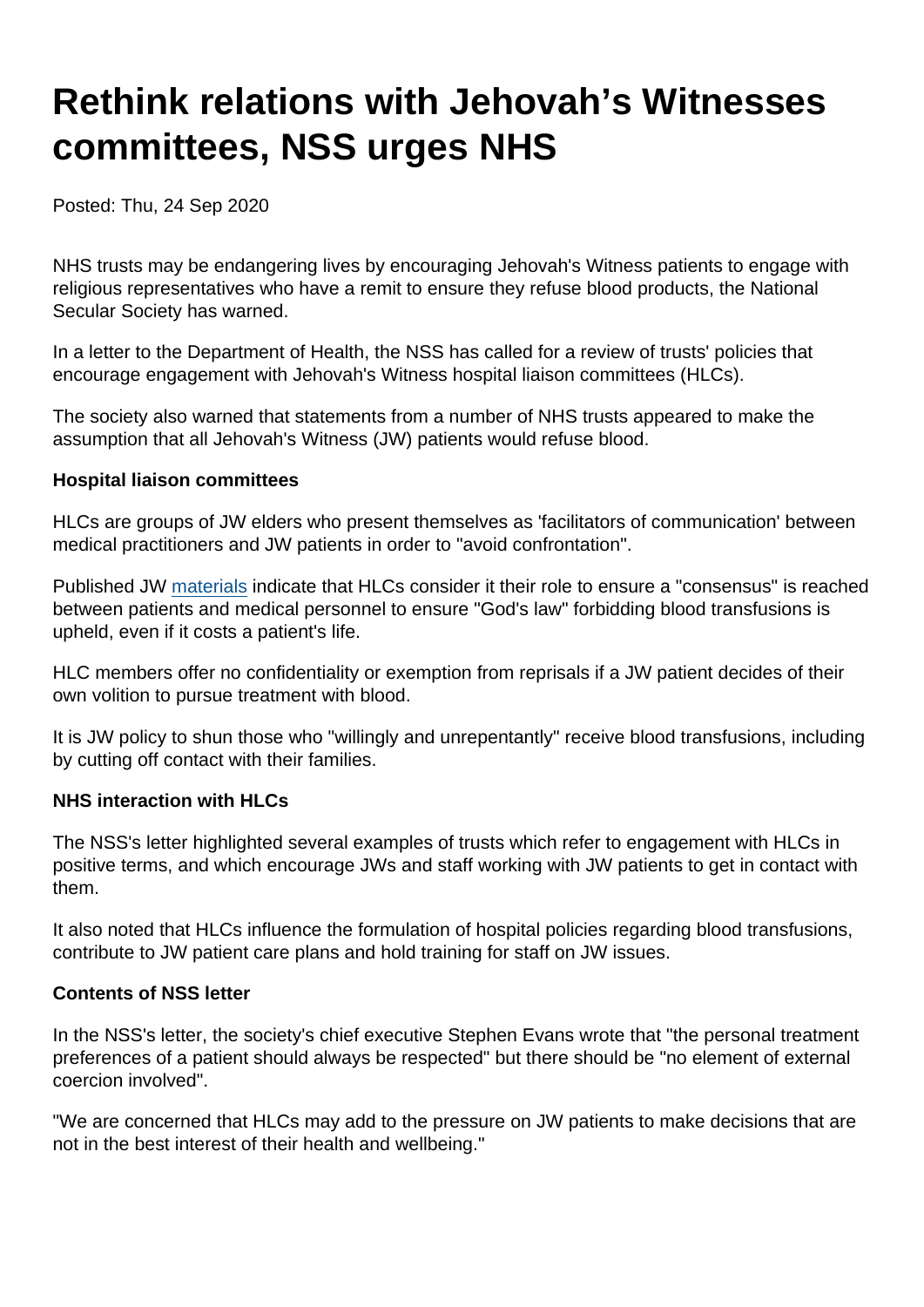He also said JW members are under "intense pressure from their communities to refuse blood" and trusts which assume they will do so "may add to this pressure".

"For a JW who is 'on the fence', a tacit assumption by doctors that they will refuse a transfusion may make the difference between whether or not they accept or refuse – and that in turn could make the difference between life and death."

#### NSS comment

Stephen Evans said: "Our findings on the deferential relationship between NHS trusts and hospital liaison committees are concerning. State-funded health services shouldn't help religious leaders to push potentially life-threatening dogma on vulnerable patients.

"They should also never assume any patient will refuse a procedure or treatment because of their religious identity.

"The choice to refuse blood products should be respected where it is made freely and without coercion. But personal autonomy must include the choice to go against religious groups' teachings. The NHS should ensure patients have the ability to make that choice for themselves, free from undue interference and pressure."

#### Other comments

Speaking to the [Daily Mirror](https://www.mirror.co.uk/news/uk-news/patients-need-protecting-jehovahs-witnesses-22731565), a spokesperson for the Jehovah's Witnesses said HLCs "only provide assistance in individual cases at the invitation and request of the patient".

"If a patient does not wish to have the Hospital Liaison Committee present to provide assistance to the treatment team, their wishes will be respected."

Lloyd Evans, a former Jehovah's Witness elder, said: "HLC involvement in the treatment given at NHS trusts is a shocking practice that has slipped under the radar for far too long.

"It is one thing for medical professionals to respect the personal medical choices of patients. It is another thing entirely for religious leaders to be given the red carpet treatment so they can interfere with medical decisions and apply pressure in incredibly sensitive, life-or-death situations.

"If a Witness reaches a personal decision to go against what their religion dictates, they should be allowed to do so discreetly.

"As a former elder myself, I can attest that as soon as an elder becomes aware that blood has been transfused with the Witness patient's full and knowing consent, they will waste little time in wielding swift and devastating punishment by arranging for the individual to be shunned by everyone they know and love."

Disagreement among JW groups on blood products and transfusions

- It is the policy of 'official' JW organisations that members should not accept blood transfusions, but not all Jehovah's Witnesses agree. The [Associated Jehovah's Witnesses for](https://www.ajwrb.org/) [Reform on Blood](https://www.ajwrb.org/) argues against the 'official' position.
- In 2012 [an academic study](https://link.springer.com/article/10.1007/s12630-012-9784-7) by three Canadian authors found "substantial variation amongst JW patients regarding acceptable products and procedures".
- The "Shepherd the Flock of God" [handbook](https://avoidjw.org/secret/elders/) used by HLC elders indicates that JW patients will be "disassociated" if they are found to "willingly and unrepentantly" accept a blood